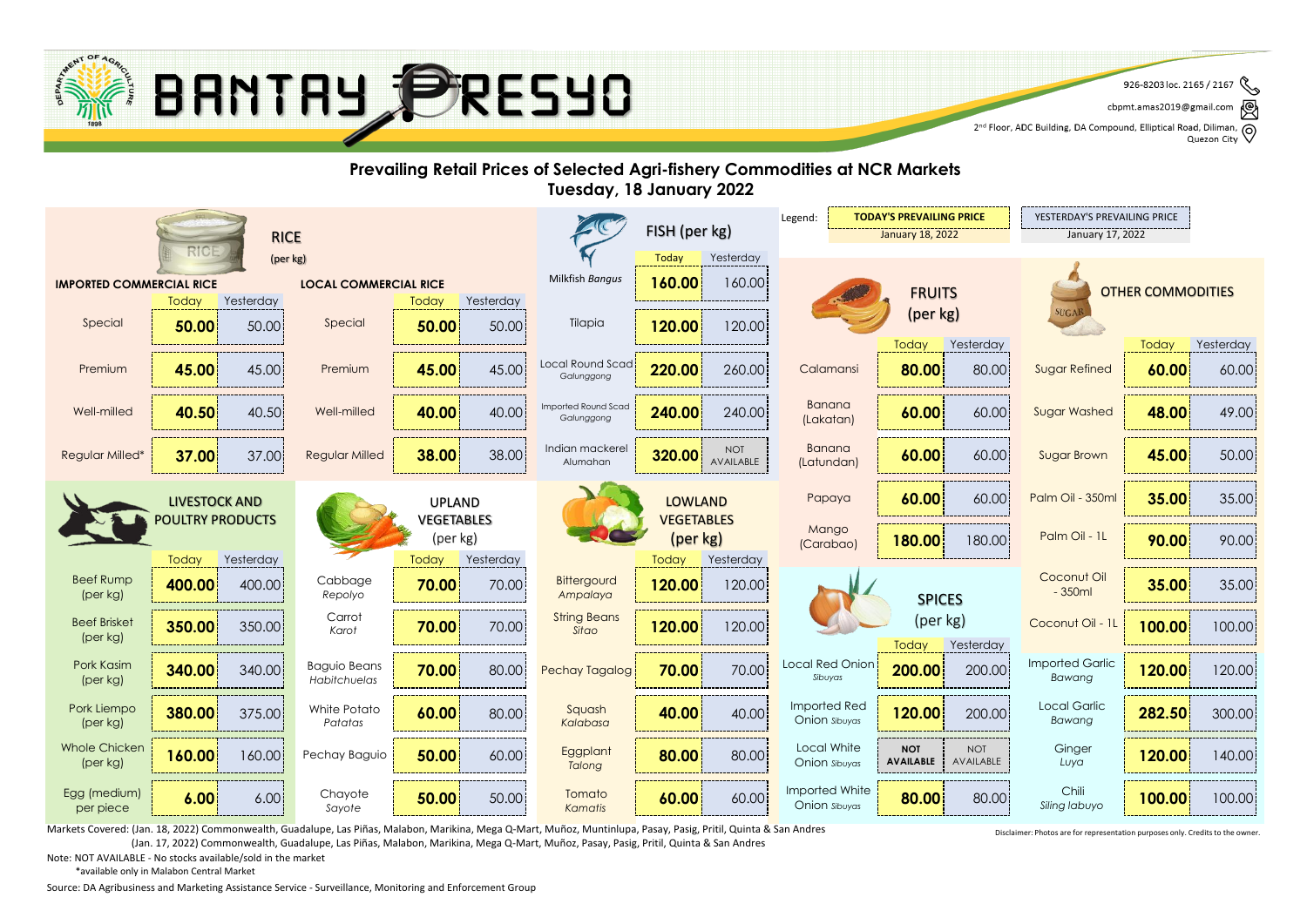

926-8203 loc. 2165 / 2167 cbpmt.amas2019@gmail.com  $2^{nd}$  Floor, ADC Building, DA Compound, Elliptical Road, Diliman, Quezon City

### **Prevailing Retail Prices of Selected Agri-fishery Commodities per Market Tuesday, 18 January 2022**

|                                         | <b>COMMODITY (PHP/KG)</b>                 |                |                                |                         |                  |          |               |                                |                         |                             |
|-----------------------------------------|-------------------------------------------|----------------|--------------------------------|-------------------------|------------------|----------|---------------|--------------------------------|-------------------------|-----------------------------|
| <b>MARKET</b>                           | <b>Well-milled</b><br><b>Rice (Local)</b> | <b>Tilapia</b> | Galunggong                     | Whole<br><b>Chicken</b> | *Egg<br>(Medium) | Ampalaya | <b>Tomato</b> | Cabbage                        | Pechay<br><b>Baguio</b> | <b>Red Onion</b><br>(Local) |
| <b>New Las Piñas City Public Market</b> | 40.00                                     | 140.00         | 250.00                         | 155.00                  | 6.00             | 120.00   | 70.00         | 80.00                          | 70.00                   | 200.00                      |
| <b>Guadalupe Public Market/Makati</b>   | 44.00                                     | 140.00         | 260.00                         | 170.00                  | 6.25             | 110.00   | 70.00         | <b>NOT</b><br><b>AVAILABLE</b> | 60.00                   | <b>NOT</b><br>AVAILABLE     |
| San Andres Market/Manila                | 40.00                                     | 120.00         | <b>NOT</b><br><b>AVAILABLE</b> | 160.00                  | 6.00             | 140.00   | 70.00         | 80.00                          | 70.00                   | 200.00                      |
| <b>Quinta Market/Manila</b>             | 42.00                                     | 130.00         | <b>NOT</b><br>AVAILABLE        | 160.00                  | 6.50             | 120.00   | 65.00         | 70.00                          | 60.00                   | <b>NOT</b><br>AVAILABLE     |
| <b>Pritil Market/Manila</b>             | 39.50                                     | 120.00         | 180.00                         | 160.00                  | 5.50             | 110.00   | 60.00         | 50.00                          | 50.00                   | 190.00                      |
| <b>Marikina Public Market</b>           | 43.00                                     | 140.00         | 260.00                         | 160.00                  | 6.50             | 100.00   | 60.00         | <b>NOT</b><br>AVAILABLE        | 70.00                   | 200.00                      |
| Pamilihang Lungsod ng Muntinlupa        | 42.50                                     | 130.00         | 240.00                         | 150.00                  | 5.50             | 110.00   | 60.00         | <b>NOT</b><br>AVAILABLE        | 50.00                   | 220.00                      |
| <b>Pasay City Market</b>                | 40.00                                     | 110.00         | <b>NOT</b><br>AVAILABLE        | 160.00                  | 6.00             | 100.00   | 70.00         | <b>NOT</b><br><b>AVAILABLE</b> | 50.00                   | 210.00                      |
| <b>Pasig City Mega Market</b>           | 40.00                                     | 100.00         | 190.00                         | 150.00                  | 6.50             | 120.00   | 50.00         | 60.00                          | 50.00                   | 160.00                      |
| <b>Commonwealth Market/Quezon City</b>  | 38.00                                     | 120.00         | <b>NOT</b><br>AVAILABLE        | 125.00                  | 5.60             | 120.00   | 70.00         | 70.00                          | 60.00                   | 200.00                      |
| Muñoz Market/Quezon City                | 37.50                                     | 120.00         | <b>NOT</b><br><b>AVAILABLE</b> | 150.00                  | 5.75             | 120.00   | 60.00         | 70.00                          | 65.00                   | 170.00                      |
| Mega Q-mart/Quezon City                 | 44.00                                     | 120.00         | <b>NOT</b><br>AVAILABLE        | 160.00                  | 5.95             | 120.00   | 60.00         | 65.00                          | 40.00                   | <b>NOT</b><br>AVAILABLE     |
| <b>Malabon Central Market</b>           | 41.00                                     | 120.00         | <b>NOT</b><br><b>AVAILABLE</b> | 127.00                  | 5.00             | 90.00    | 60.00         | 50.00                          | 50.00                   | 180.00                      |

Source: DA Agribusiness and Marketing Assistance Service - Surveillance, Monitoring and Enforcement Group Note: NOT AVAILABLE - No stocks available/sold in the market

\* price per piece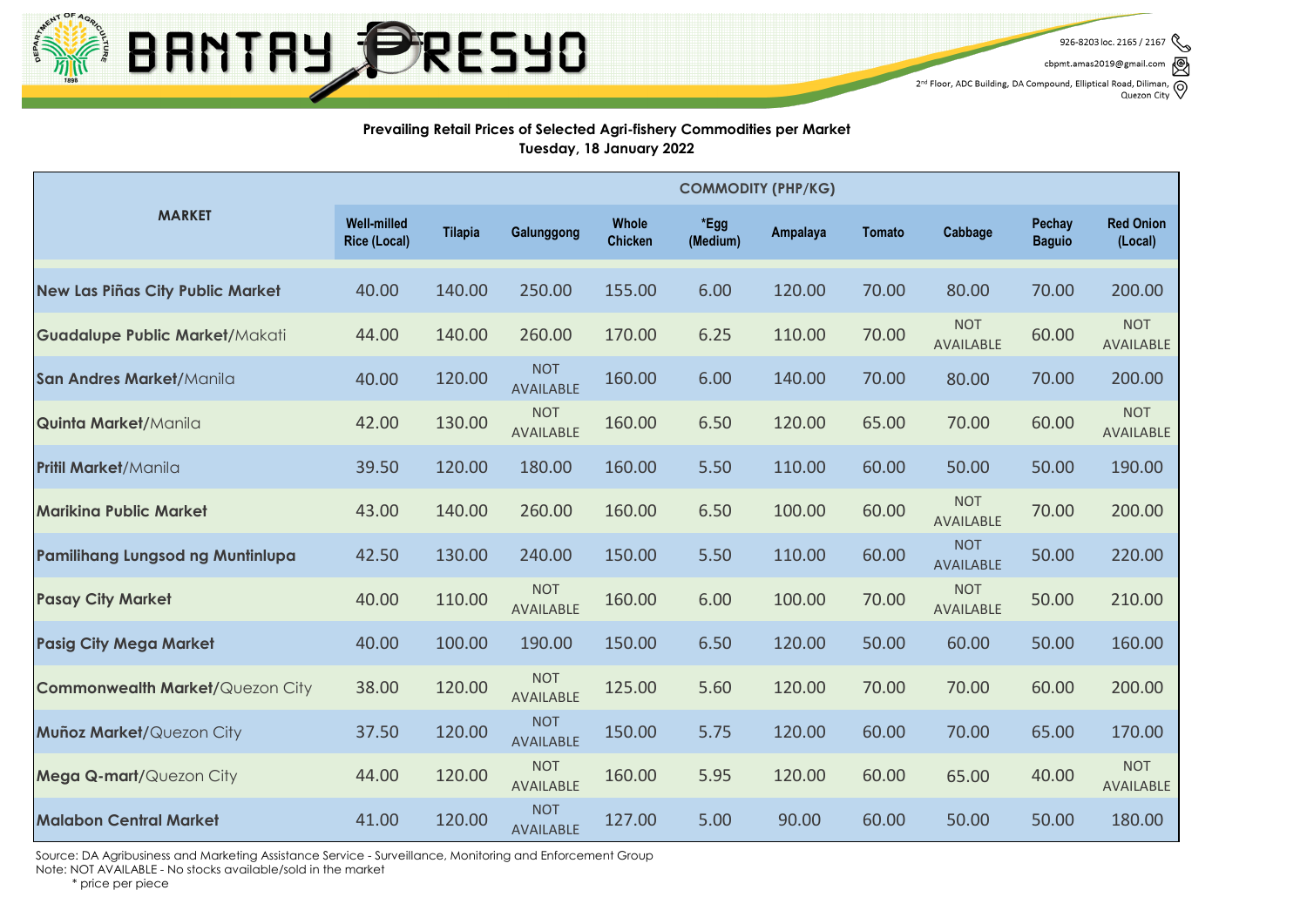## Prevailing Retail Prices of Fresh and Frozen Pork Products in NCR Markets January 18, 2022

926-8203 loc. 2165 / 2167

q

⊚

cbpmt.amas2019@gn

2<sup>nd</sup> Floor, ADC Building, DA Compound, Elliptical Re

**BRNTRY PRESYO** 

## FRESH & FROZEN PORK KASIM/PIGUE

|                   |                                         | <b>PRICE PER KILOGRAM (P/kg)</b> |                 |                 |                 |  |  |
|-------------------|-----------------------------------------|----------------------------------|-----------------|-----------------|-----------------|--|--|
| <b>MARKET</b>     |                                         | <b>Fresh</b>                     |                 | <b>Frozen</b>   |                 |  |  |
|                   |                                         | <b>Today</b>                     | Yesterday       | <b>Today</b>    | Yesterday       |  |  |
|                   |                                         | (Jan. 18, 2022)                  | (Jan. 17, 2022) | (Jan. 18, 2022) | (Jan. 17, 2022) |  |  |
| 1                 | <b>New Las Piñas City Public Market</b> | 340.00                           | 340.00          | N/A             | N/A             |  |  |
| $\mathbf{2}$      | <b>Guadalupe Public Market</b>          | 340.00                           | 340.00          | 230.00          | 230.00          |  |  |
| 3.                | <b>San Andres Market</b>                | 350.00                           | 350.00          | N/A             | N/A             |  |  |
| 4                 | Quinta Market                           | 350.00                           | 350.00          | N/A             | N/A             |  |  |
| 5                 | <b>Pritil Market</b>                    | 350.00                           | 350.00          | N/A             | N/A             |  |  |
| 6                 | <b>Mariking Public Market</b>           | 340.00                           | 340.00          | N/A             | 225.00          |  |  |
| 7                 | Pamilihang Lungsod ng Muntinlupa        | 320.00                           | $(-)$           | 210.00          | $(-)$           |  |  |
| 8                 | <b>Pasay City Market</b>                | 310.00                           | 310.00          | 240.00          | 240.00          |  |  |
| 9                 | <b>Pasig City Mega Market</b>           | 330.00                           | 340.00          | 220.00          | 220.00          |  |  |
| 10                | <b>Commonwealth Market</b>              | 320.00                           | 320.00          | 220.00          | 220.00          |  |  |
| 11                | Muñoz Market                            | 330.00                           | 330.00          | N/A             | N/A             |  |  |
| $12 \overline{ }$ | <b>Mega Q-mart</b>                      | 330.00                           | 330.00          | 230.00          | 230.00          |  |  |
| 13                | <b>Malabon Central Market</b>           | 320.00                           | 320.00          | 220.00          | 220.00          |  |  |

Source: DA Agribusiness and Marketing Assistance Service - Surveillance, Monitoring and Enforcement Group

Note(s): Total number of markets monitored: January 18, 2022 (Today) - 13 markets | January 17, 2022 (Yesterday) - 34 markets N/A - Not available in the market

(-) Closed due to disinfection